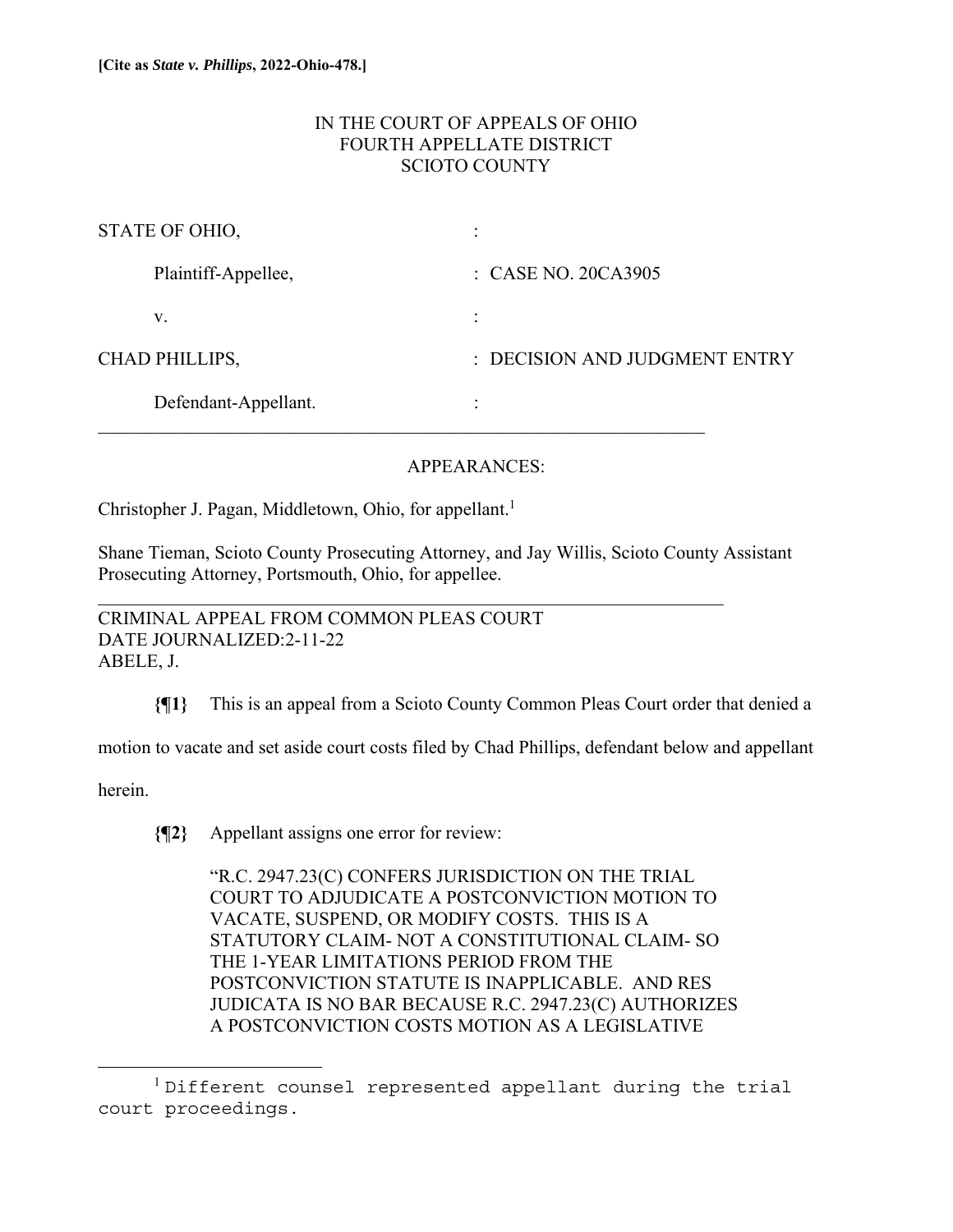#### EXCEPTION TO RES JUDICATA."

**{¶3}** On December 21, 2018, this court affirmed appellant's convictions for aggravated murder and other crimes. *See State v. Phillips,* 4th Dist. Scioto No. 18CA3832, 2018-Ohio-5432. The trial court sentenced appellant to serve a life sentence with the possibility of parole after 30 years, did not impose a fine or restitution, but did order appellant to pay court costs. Subsequently, the court clerk produced and filed a \$4,238 cost bill.

**{¶4}** On December 16, 2019, appellant filed a pro se motion to vacate and set aside costs. Appellant asserts that the court did not consider appellant's present or future ability to pay costs, either at his sentencing hearing or in his sentencing entry. Appellee's memorandum contra argued that the trial court should dismiss the motion because (1) it is an untimely R.C. 2953.21(A)(2) postconviction motion, or (2) it is barred by res judicata. On January 29, 2020, the trial court denied the motion without explanation or analysis and this appeal followed. Additionally, appellant now has counsel to represent him.

**{¶5}** In general, a trial court has discretion to waive the payment of court costs. Therefore, a court's decision concerning a waiver of costs is reviewed under an abuse of discretion standard. *State v. Braden*, 158 Ohio St.3d 462, 2019-Ohio-4202, 145 N.E.3d 235, ¶ 21. To find an abuse of discretion, an appellate court must determine the trial court's decision is unreasonable, arbitrary, or unconscionable. *Blakemore v. Blakemore*, 5 Ohio St.3d 217, 450 N.E.2d 1140 (1983).

**{¶6}** Effective March 22, 2013, the General Assembly enacted R.C. 2947.23(C). That statute provides that a trial court "retains jurisdiction to waive, suspend, or modify the payment of the costs of prosecution \* \* \* at the time of sentencing or at any time thereafter." 2012 Sub.H.B. No. 247. R.C. 2947.32 also provides, however, that trial courts are required to assess court costs against criminal defendants even if a defendant is indigent. *State v. Clinton* 153 Ohio St.3d 422,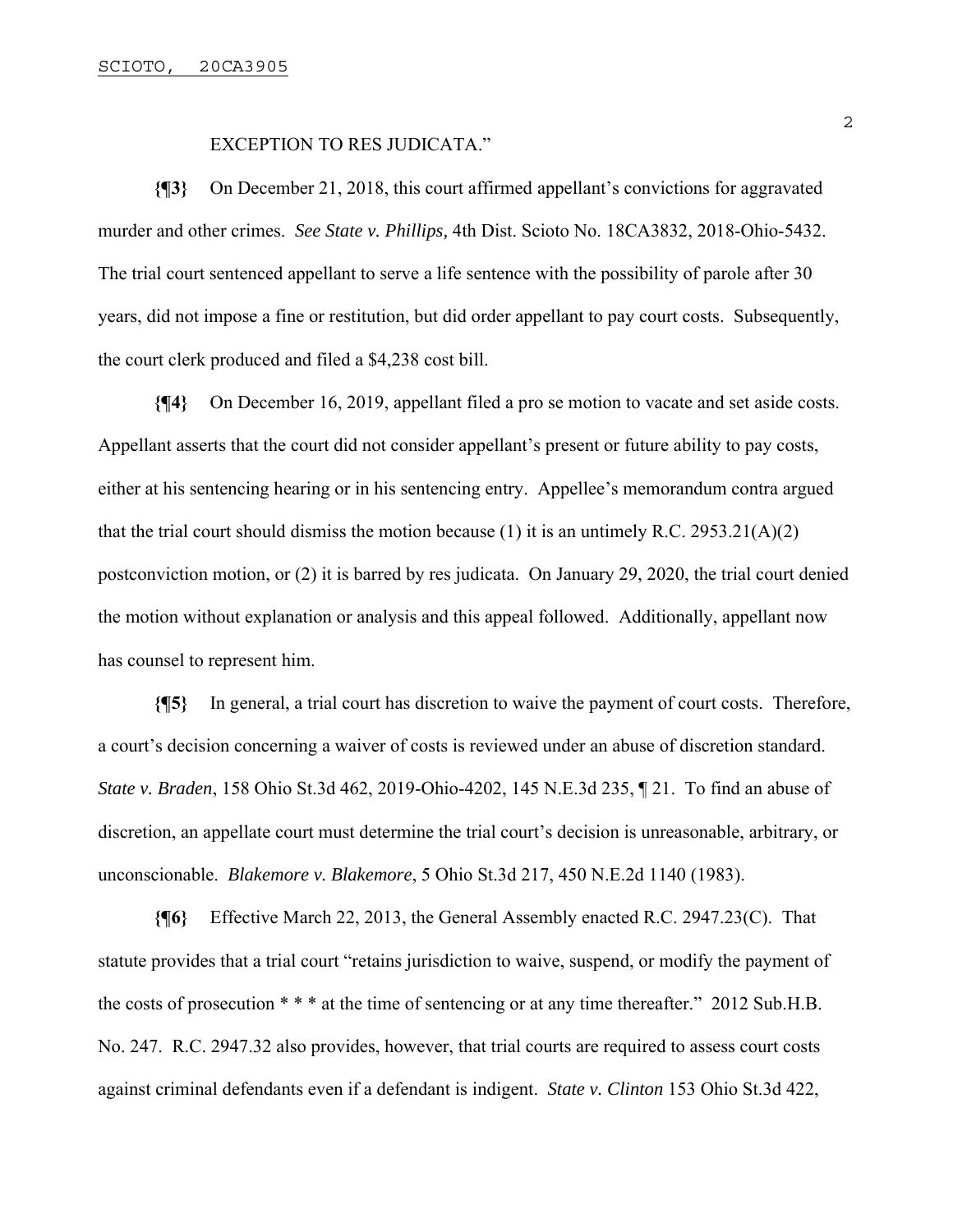2017-Ohio-9423, 108 N.E.3d 1, citing *State v. White* 103 Ohio St.3d 580, 2004-Ohio-5989, 817 N.E.2d 393.

**{¶7}** Although appellee concedes that R.C. 2947.23(C) authorizes appellant's request, appellee nevertheless argues that the trial court did not find that it does not have the authority to consider appellant's motion, but rather the court considered appellant's request and, in general terms, overruled the request. Appellee further asserts that in this situation a trial court is not required to explicitly state reasons for the motion's denial.

**{¶8}** Appellee also cites *State v. Taylor*, 161 Ohio St.3d 319, 2020-Ohio-3514, 163 N.E.3d 486 in support of its argument. In *Taylor,* the court held that a trial court is not required to consider a defendant's ability to pay when it rules on a motion to waive, suspend, or modify court costs:

By statute, the imposition of court costs on all convicted defendants is mandatory. R.C. 2947.23(A)(1)(a) reads: 'In all criminal cases, including violations of ordinances, the judge or magistrate *shall* include in the sentence the costs of prosecution, including any costs under section 2947.231 of the Revised Code, and render a judgment against the defendant for such costs.' (Emphasis added.) As we have explained, this strict statutory language "*requires* a court to impose costs against all convicted defendants," indigent or not. (Emphasis sic.) *State v. White*, 103 Ohio St.3d 580, 2004-Ohio-5989, 817 N.E.2d 393, ¶ 8.

But R.C. 2947.23(C) gives a trial court continuing jurisdiction to 'waive, suspend, or modify the payment of the costs of prosecution \* \* \* at the time of sentencing or at any time thereafter.' So, while the court must impose costs, it may also waive, suspend, or modify them. '[W]aiver of costs is permitted - but not required - if the defendant is indigent.' *White* at ¶ 14.

*State v. Taylor*, *supra,* at ¶ 6-8.

The court went on to explain:

\* \* \* It is a basic principle of our legal system that a trial court's decision must not be arbitrary and cannot be based on considerations wholly unrelated to the decision it is tasked with making. A trial court could not, for instance, deny a motion to waive costs based on the flip of a coin or the color of a defendant's hair or because it is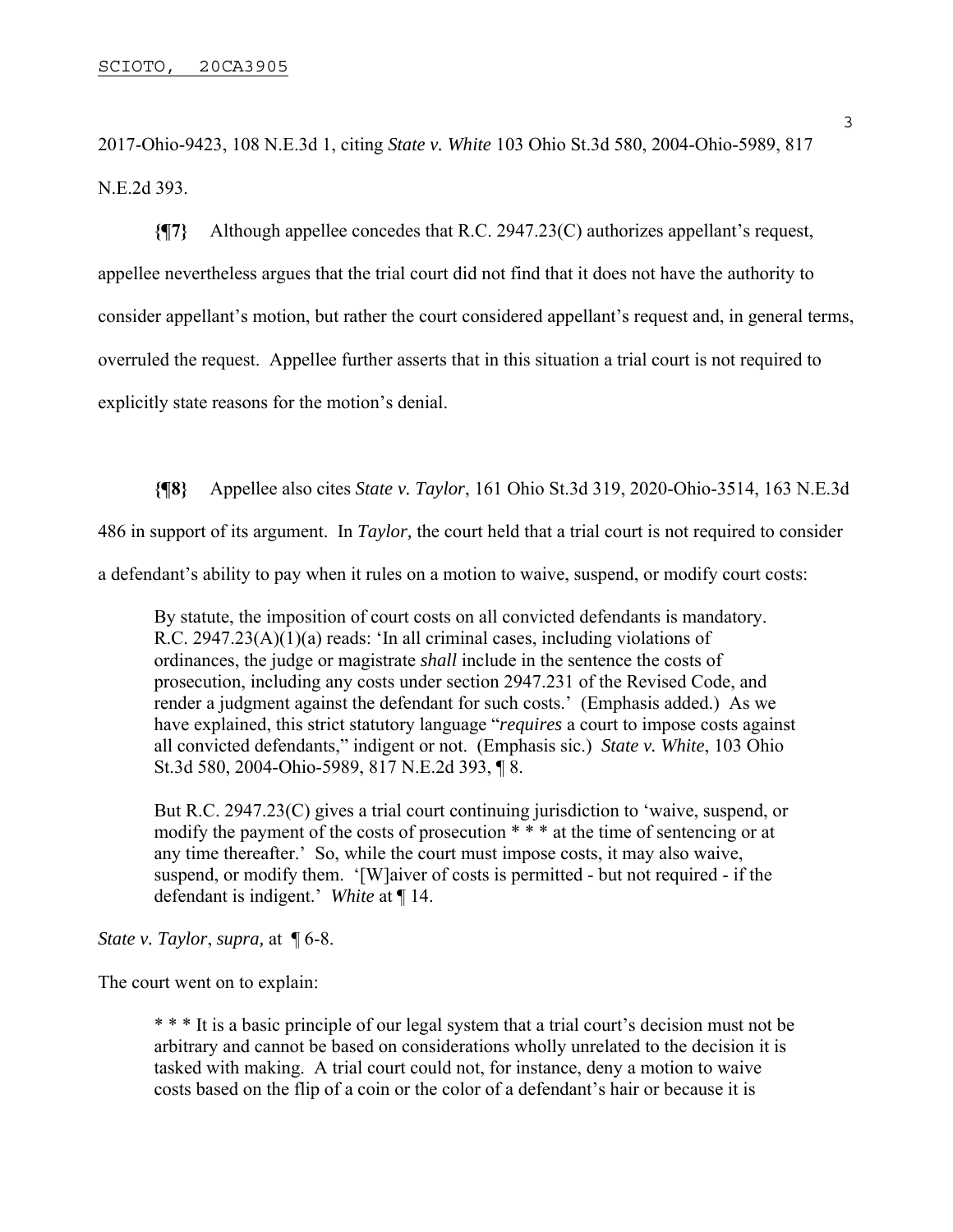Tuesday. Neither could a court adopt a standing order to reject all such motions, as that would be opting out of any sort of rational assessment altogether. Statutes often give broad discretion that are reasonable under the circumstances. But to require that a specific criterion be applied in every case, there must be statutory support. And there just isn't any here. Thus, we hold that a trial court is not required to consider the defendant's ability to pay in assessing a motion to waive, suspend, or modify court costs under R.C. 2947.23(C), though it is permitted to do so.

#### *Taylor* at ¶ 16.

**{¶9}** Although a trial court is not required to consider a defendant's ability to pay when assessing a motion to waive, suspend, or modify court costs, we recognize that a division of authority exists among appellate districts regarding whether a court must explain its decision. In *State v. Sibrian*, 2d Dist. Montgomery No. 27964, 2020-Ohio-6769, the Second District recently addressed this issue, with facts similar to the case at bar. After the trial court overruled a motion to vacate costs and found the evidence "not to be persuasive," the Second District wrote:

The lynchpin of abuse-of-discretion review is the determination whether the trial court's decision is reasonable. Unless the reason or reasons for the trial court's decision are apparent from the face of the record, it is not possible to determine if the decision is reasonable without some explanation of the reason or reasons for that decision.

*Sibrian*, citing *State v. Chase,* 2d Dist. Montgomery No. 26238, 2015-Ohio-545, ¶ 17.

**{¶10}** The *Sibrian* court acknowledged that, although the trial court's decision to find the motion "unpersuasive" after "careful consideration" indicates that the trial court did not base the decision simply "on the color of the defendant's hair or the day of the week," nevertheless the decision "does not provide sufficient explanation for an appellate court to review and determine whether its conclusion constituted an abuse of discretion." *Id.* at ¶ 13.

**{¶11}** In *Chase,* after the trial court denied the motion to vacate costs as "not well taken," the Second District concluded that without some explanation from the trial court the appellate court is "left to guess what criteria was used by the trial court in denying [the] motion." *Sibrian* at ¶ 12.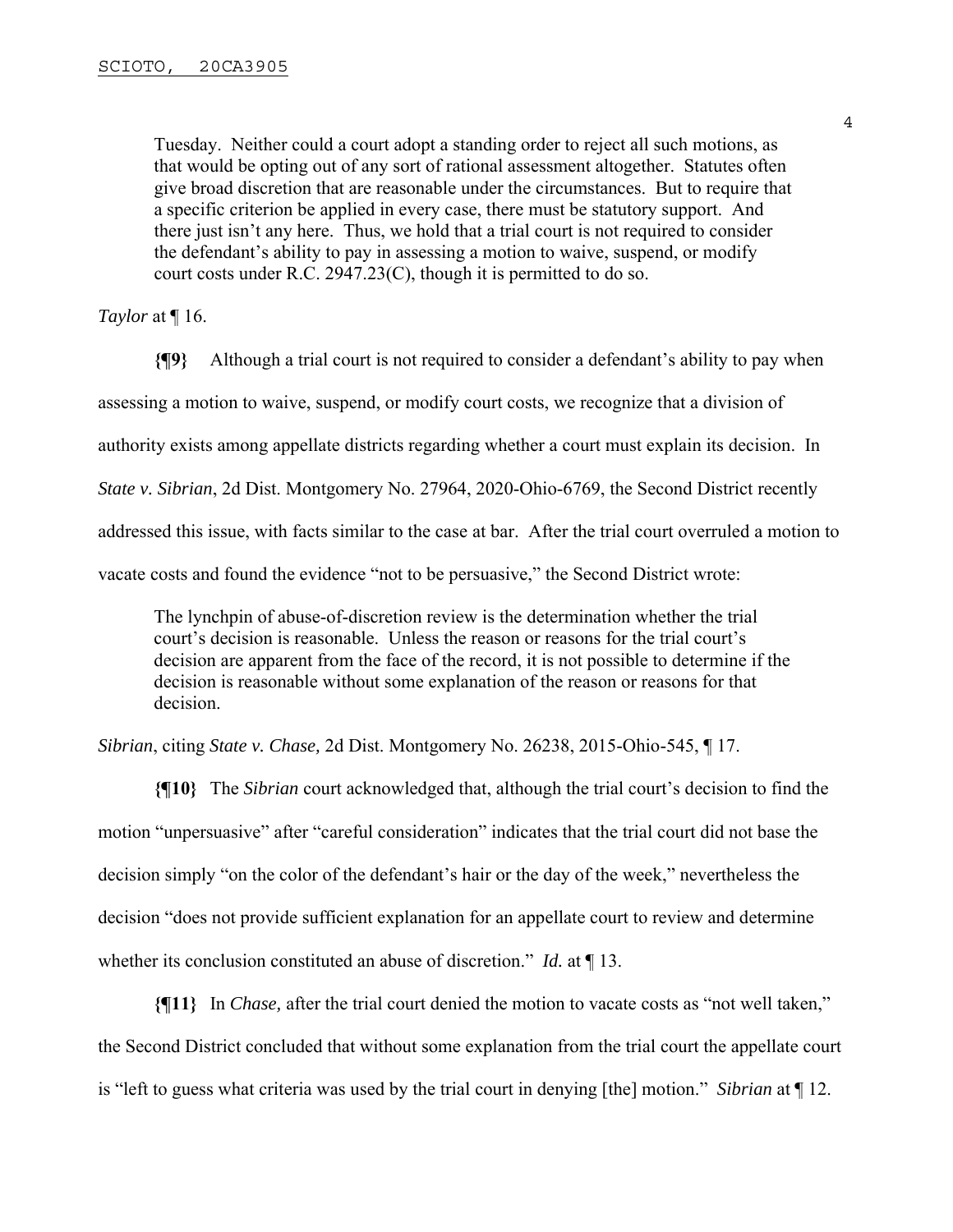Thus, the Second District reversed and remanded the trial court's decision to deny the defendant's motion.

**{¶12}** The Eleventh and Twelfth Districts, however, have reached the opposite conclusion. In *State v. Riley*, 2019-Ohio-3327, 141 N.E.3d 531, (11th Dist.), the court pointed out that "Ohio courts have consistently held that a sentencing court is only required to make findings when the applicable statute requires a finding." *Id.* at ¶ 110. Thus, because R.C. 2947.23(C) is silent concerning findings, a court is not "required to make findings when ruling on a motion to waive the payment of court costs." *State v. Mallory*, 11th Dist. Trumbull No. 2019-T-0025, 2020-Ohio-868, ¶ 17. *See also State v. Stoutamire,* 11th Dist. Trumbull No. 2020-T-0018, 2020-Ohio-4533, ¶ 10. Also, the Twelfth District wrote:

As indicated by the plain language of the statute, the trial court is not required to make any findings or base its decision on any enumerated factors when considering a defendant's motion to waive costs. Neither the statute nor past decisions of the Ohio Supreme Court require the trial court to explain what it considered before ruling on a motion to waive costs. Had the legislature intended the court to make findings or requisite considerations, it would have so required as it did in R.C. 2929.19(B)(5). The statutes applicable to financial sanctions and fines require a trial court to consider a defendant's present and future ability to pay while the statute applicable to costs, R.C. 2947.23, does not.

We note that some courts have determined that a trial court *should* consider certain factors such as the defendant's health, education, work history, and the length of the prison sentence imposed before ruling on a motion to waive costs. *See State v. Thomas,* 11th Dist. Ashtabula No. 2014-A-0072, 2016-Ohio-1357; and *State v. Copeland*, 2d Dist. Montgomery No. 26842, 2016-Ohio-7797 (Hall, J., dissenting). These courts reason that in order to review the trial court's denial of a motion to waive costs, a trial court must first explain its reasoning for such denial. However, as stated above, we are constrained to apply the statute as written and cannot rewrite the statute to say something it does not.

*State v. Babyak,* 12th Dist. Madison No. CA2019-08-025, 2020-Ohio-325, ¶ 12-13.

**{¶13}** In the case sub judice, the trial court's decision provides in its entirety: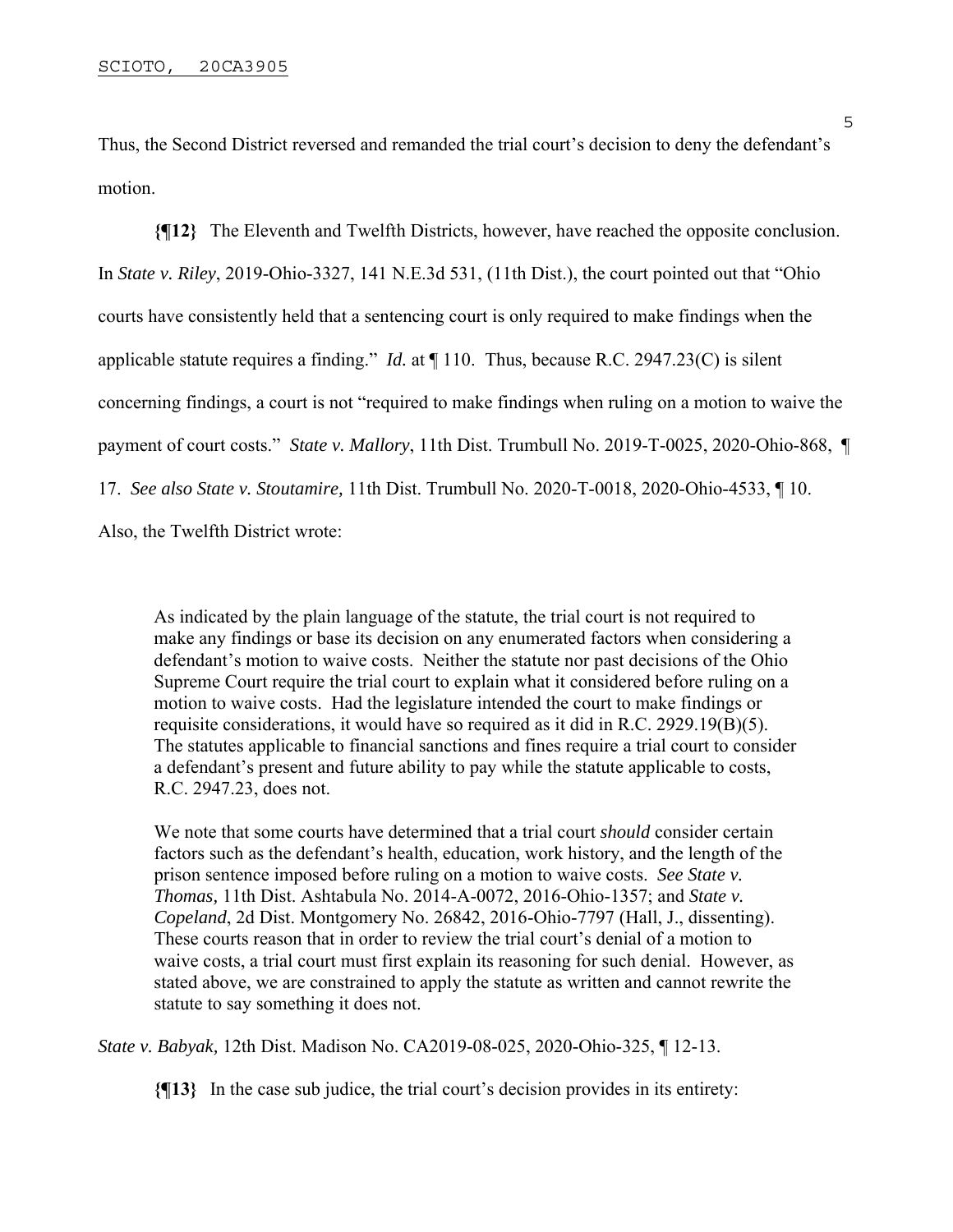This matter comes before the Court on the defendant's Motion to Vacate and Set Aside Costs, Fines and Restitution and the State of Ohio's memorandum in opposition. The Court finds the defendant's Motion is not well-taken and is overruled.

Although we recognize that an explanation for a trial court's decision regarding a motion to waive payment of court costs may facilitate a more meaningful appellate review, we also recognize that the statute does not require an explicit explanation. Consequently, because the statute is silent concerning findings, trial courts should not be required to make findings when ruling on a motion to waive the payment of court costs. *Riley* at ¶ 110; *Mallory* at ¶ 17; *Babyak* at ¶ 12*.* R.C. 2947.23(C) "give[s] broad discretion to [trial] courts to make decisions that are reasonable under the circumstances." *Taylor, supra,* at ¶ 7.

**{¶14}** In the case sub judice, the trial court did not impose a fine, but did include an order that the Ohio Department of Rehabilitation and Corrections withhold appellant's funds to pay the costs. Thus, it also appears that the trial court did, in fact, take appellant's ability to pay into consideration at the original sentencing hearing. In any event, we find that the trial court's denial of appellant's request to waive the payment of costs assessed against appellant, does not constitute an abuse of discretion. Furthermore, we find no error with the trial court's failure to include explicit findings in its order.

**{¶15}** Accordingly, based upon the foregoing reasons, we overrule appellant's assignment of error and affirm the trial court's judgment.<sup>2</sup>

 $^2$  Appellant also submitted a pro se brief that sets forth three additional assignments of error. Although appellant has the right to either appear pro se or, alternatively, to have counsel represent him, appellant has no right to act as co-counsel on his own behalf. *State v. Thompson*, 33 Ohio St.3d 1, 514 N.E.2d 407 (1987). The right to either appear pro se or have counsel are independent of each other and may not be asserted simultaneously.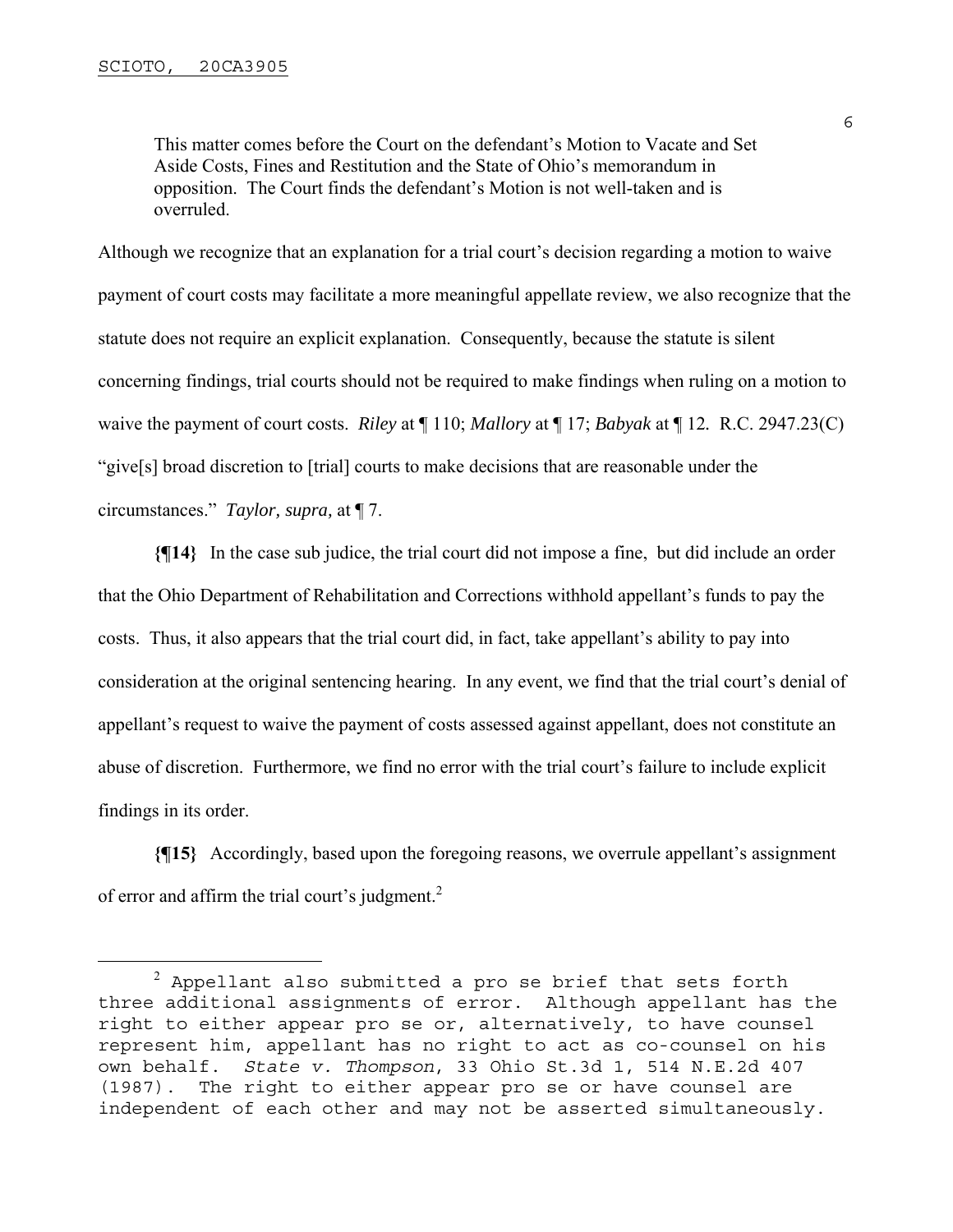*State v. Martin,* 103 Ohio St.3d 385, 2004-Ohio-5471, 816 N.E.2d 227; *State v. Smith*, 4th Dist. Highland No. 09CA29, 2010-Ohio-4507; *State v. Smith*, 1st Dist. Hamilton Nos. C-160836 and C-160837, 2017- Ohio-8558; *State v. Greenleaf*, 11th Dist. Portage No. 2005-P-0017, 2006-Ohio-4317; *State v. Davis*, 10th Dist. Franklin No. 05AP-193, 2006-Ohio-5039; *State v. Pizzaro*, 8th Dist. Cuyahoga No. 94849, 2011-Ohio-611. Here, appellant has submitted assignments of error in his pro se appellate brief while he had simultaneous representation from appellate counsel, who also filed an appellate brief. However, appellate courts do possess the discretion to address arguments raised in a pro se brief when the appellant is represented by counsel who has filed a brief if the pro se brief is submitted through appellate counsel and the court has granted a request for leave to file a supplemental brief. *State v. Beaver*, 119 Ohio App.3d 385, 695 N.E.2d 332, (11th Dist. 1997). That is not the situation here. Nevertheless, we will give some consideration to the issues appellant raises.

 In his first pro se assignment of error, appellant asserts that the trial court erred by not finding appellant to be indigent at his sentencing hearing, or when he filed the motion to vacate fines and costs. Appellant contends he is indigent and expects to remain so for the next thirty years to life. However, R.C. 2947.23(A) requires a sentencing court to assess costs against *all* defendants. *Braden,* 158 Ohio St.3d 462, 2019-Ohio-4204, 145 N.E.3d 235, ¶ 20, citing *State v. Joseph*, 125 Ohio St.3d 76, 2010-Ohio-954, 926 N.E.2d 278, ¶ 11 (superceded by statute as stated in *State v. Braden*). If a defendant is indigent, a court is permitted, but not required, to waive the payment of those costs. *Braden*, *supra,*  at ¶ 20, citing *Joseph, supra,* at ¶ 11, citing *State v. Clevenger*, 114 Ohio St.3d 258, 2007-Ohio-4006 ; *Mallory* at ¶ 16-17. Therefore, this argument is without merit.

 In his second pro se assignment of error, appellant asserts that had his counsel notified the court of appellant's indigency and inability to pay fines and costs, the court would have found him to be indigent and waived costs and fines at the sentencing hearing. First, the trial court did not impose any fines in the case at bar. Second, in *State v. Davis*, 159 Ohio St.3d 31, 2020- Ohio-309, 146 N.E.3d 560, the Supreme Court of Ohio held that, when an indigent defendant makes an ineffective assistance of counsel claim based upon counsel's failure to request a waiver of court costs, a court must objectively consider the facts and circumstances to determine whether the defendant established the necessary prejudice sufficient to support that claim (i.e., but for counsel's deficient performance, a reasonable probability exists that the result of the proceeding would have been different). The court also pointed out that a determination of indigency alone does

7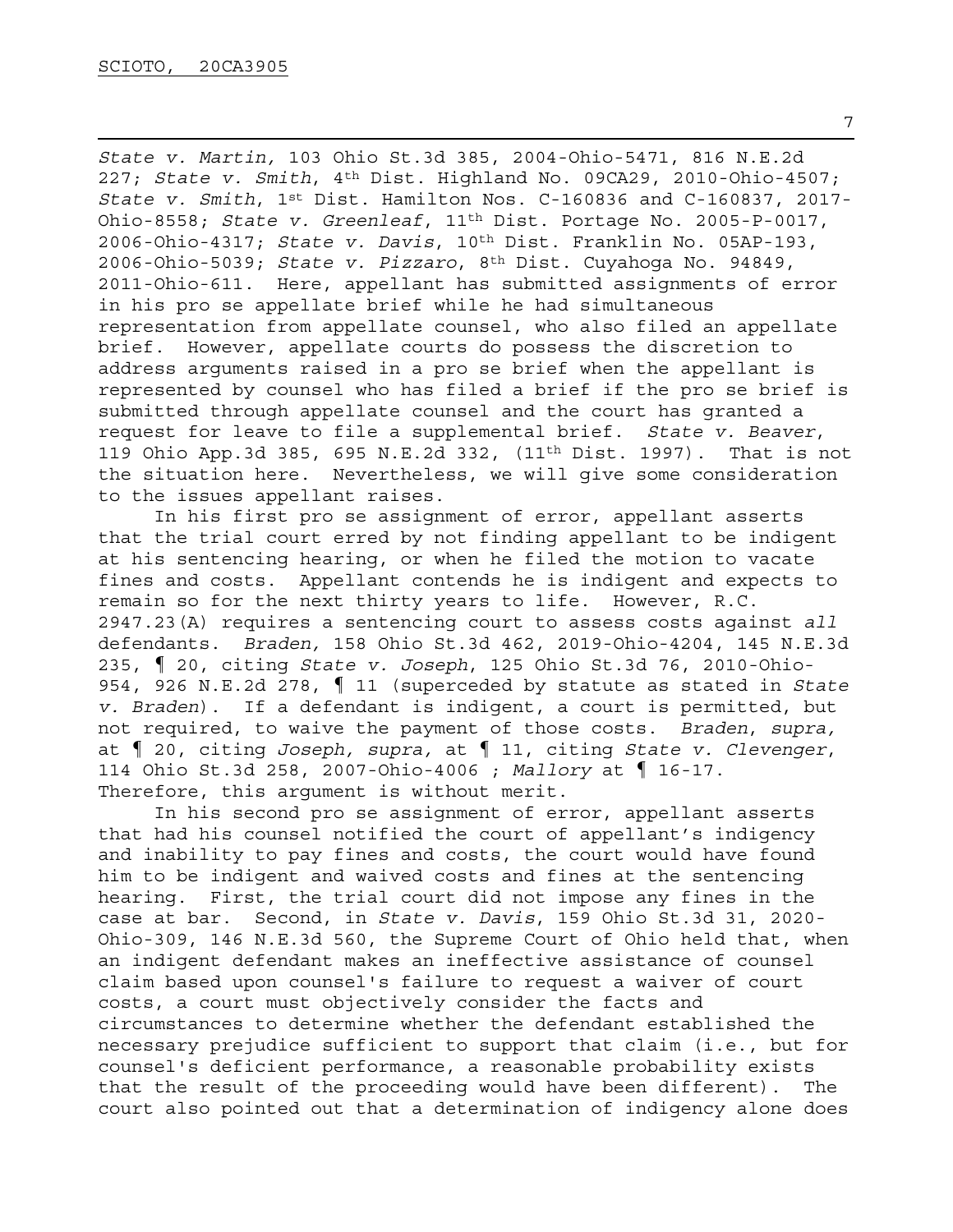JUDGMENT AFFIRMED.

not constitute a reasonable probability that the trial court would have waived costs had defense counsel so requested. Instead, a court must look at all of the circumstances to determine whether a reasonable probability exists that a trial court would have granted a motion to waive costs. *Davis*. The adoption of R.C. 2947.23(C) now permits trial counsel flexibility regarding a request for waiving costs. *State v. Eblin,* 5th Dist. Muskingum No. CT2019- 0036, 2020-Ohio-1216, ¶ 16. Prior to its adoption, a failure to request of waiver of costs at sentencing resulted in a final judgment and prohibited any further consideration of that issue. *Id.*, citing *State v. Threatt*, 108 Ohio St.3d 277, 2006-Ohio-905, 843 N.E.2d 164, ¶ 23. However, res judicata no longer bars appellant from requesting a waiver at any time after sentencing. *State v. Farnese*, 4th Dist. Washington No. 15CA11, 2015-Ohio-3533, ¶ 16; *State v. Purifoy*, 2nd Dist. Montgomery No. 28042, 2019-Ohio-2942, ¶ 28; *Eblin* at ¶ 16. Thus, the timing of a motion to seek waiver of costs is a matter of trial strategy. *State v. Pultz*, 6th Dist. Wood No. WD-14-083, 2016-Ohio-329, ¶ 61. A debatable trial strategy does not necessarily equal ineffective assistance of counsel. *State v. Phillips*, 74 Ohio St.3d 72, 85, 656 N.E.2d 643 (1995); *State v. Moore*, 6th Dist. Erie No. E-19-009, 2019-Ohio-4609, ¶ 14. Therefore, because trial counsel does not violate an essential duty to appellant by not filing a motion to waive costs at the sentencing hearing, appellant did not receive ineffective assistance of counsel. Also, because appellant failed to demonstrate a reasonable probability that the outcome would have changed, he did not suffer prejudice as a result of counsel not filing a motion to waive costs. *State v. Dean*, 146 Ohio St.3d 106, 2015-Ohio-4347, 54 N.E.3d 80, ¶ 233.

 In his third pro se assignment of error, appellant asserts that the trial court erred by not considering his future ability to pay court costs and fines. However, our resolution of this issue under appellant's counsel's assignment of error renders this assignment of error moot. *State v. Graves,* 900 N.E.2d 1045, 2008- Ohio-5763, ¶ 5 (4th Dist.).